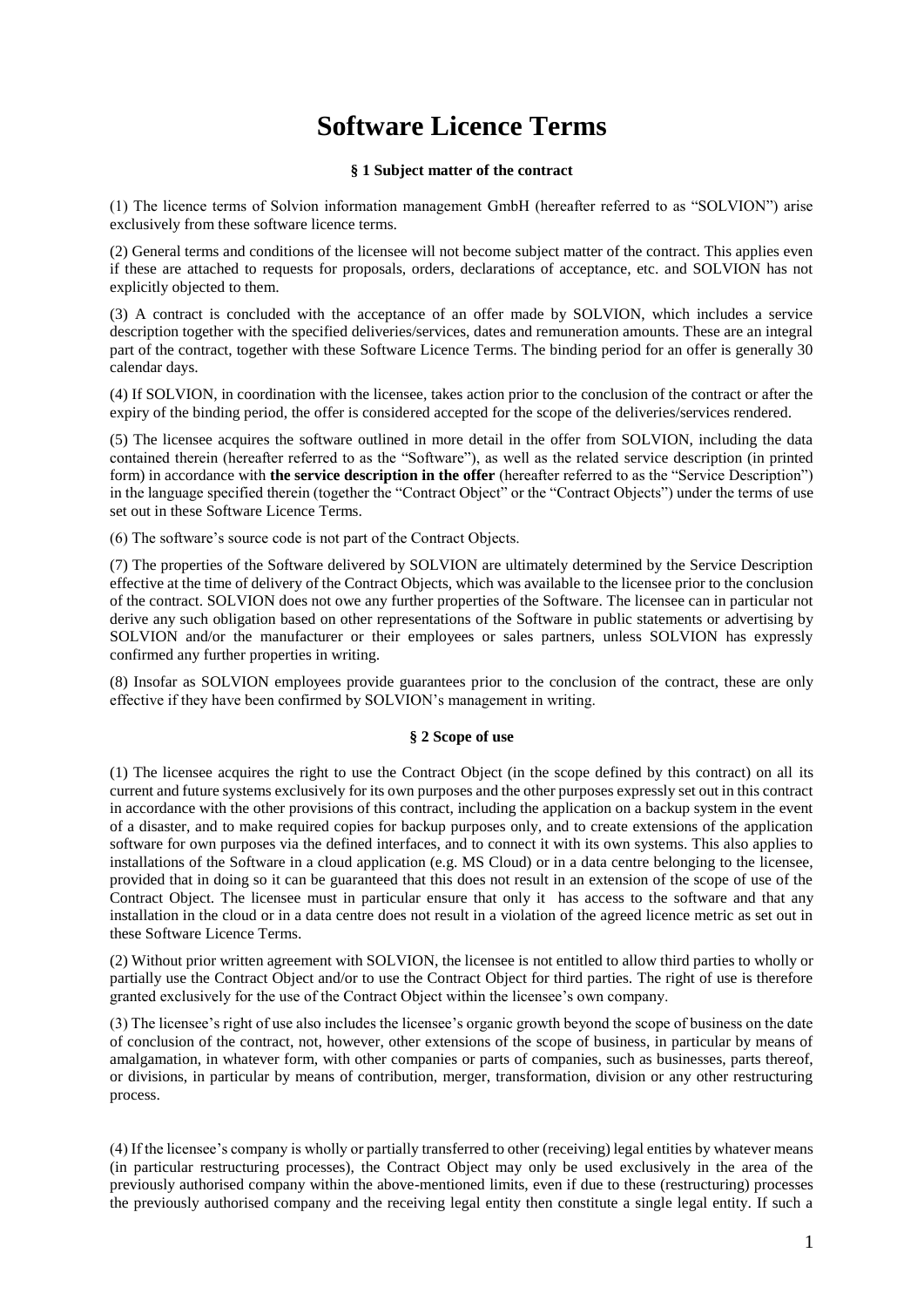separation is not possible due to the (restructuring) process, the further use of the Contract Object is not permitted without SOLVION's express written consent. This provision shall apply equally if not the entire company of the previously authorised licensee, but only parts of the company, such as businesses, parts thereof, or divisions, are transferred.

(5) This shall also apply accordingly if the business is outsourced to subsidiaries or other affiliated companies or third parties, or if business volume is acquired from third parties, as well as in any case of individual or universal legal succession, irrespective of the applied legal procedure.

(6) The licensee will, upon its own initiative, inform SOLVION about any changes to its company, in particular regarding its shareholder structure, as far as the licence agreement is affected thereby.

(7) Both contracting parties pledge, however, to enter into loyal negotiations in such cases, should the licensee and/or its legal successor desire an extension of the right of use. Any such extension must comply with economic provisions of this licence agreement as well as any maintenance contract, if concluded. An extension of the right of use created thereby is to be treated, within the scope of the relationship between the parties, as a newly granted licence according to the terms and conditions of the then effective pricelist.

(8) Commercial subletting is generally prohibited.

(9) The licensee is authorised to decompile the Software only within the limits set out by § 40 e UrhG (Copyright Act), and only if SOLVION, having been notified in writing and having been granted a suitable period of time, has not provided the required data and/or information required to achieve interoperability with other hardware and software.

(10) If within the scope of rework or maintenance SOLVION provides the licensee with amendments (e.g. patches, amendments of the user manual) or new editions of the Contract Object (e.g. update, upgrade) which replace the previously provided Contract Objects ("Outdated Software"), these are also subject to the provisions of this agreement.

(11) If SOLVION provides a new edition of the Contract Object, the licensee's entitlements regarding the Outdated Software as set out in this contract expire, even without an explicit return request by SOLVION, as soon as the licensee productively uses the new Software. However, SOLVION grants the licensee a three-month transition phase during which both versions of the Contract Objects may be used in parallel.

#### **§ 3 Purchase price, terms of payment**

(1) The purchase price as per SOLVION's offer is due and payable upon invoicing, however not prior to delivery of the Contract Objects or their provision for download within a network and notification of the buyer regarding such provision.

(2) The licensee is entitled to use the Software beyond the scope of the usage rights granted by this contract only after obtaining prior written consent by SOLVION. In the event of expanded use without consent, SOLVION is entitled to invoice the amount applicable to such additional use as per the then effective price list, unless the licensee can demonstrate that the damage is significantly less. Further claims for damages remain unaffected thereby.

(3) All prices are quoted exclusive of the applicable statutory sales tax.

(4) The prices for deliveries include transport and packaging in the event of physical shipment. If the Software is provided for download within a network, SOLVION bears the costs for making the Software available online, while the licensee bears the costs for the download.

### **§ 4 Installation, training, maintenance**

(1) For the installation of the Software, SOLVION refers to the described installation instructions, in particular regarding the hardware and software environment that must be available at the licensee's location. At the licensee's request, SOLVION can carry out the installation of the Software on the basis of a separate agreement to be concluded, which is subject to the respective applicable price lists.

(2) SOLVION will provide instructions and training upon conclusion of a separate agreement on the basis of the applicable price lists.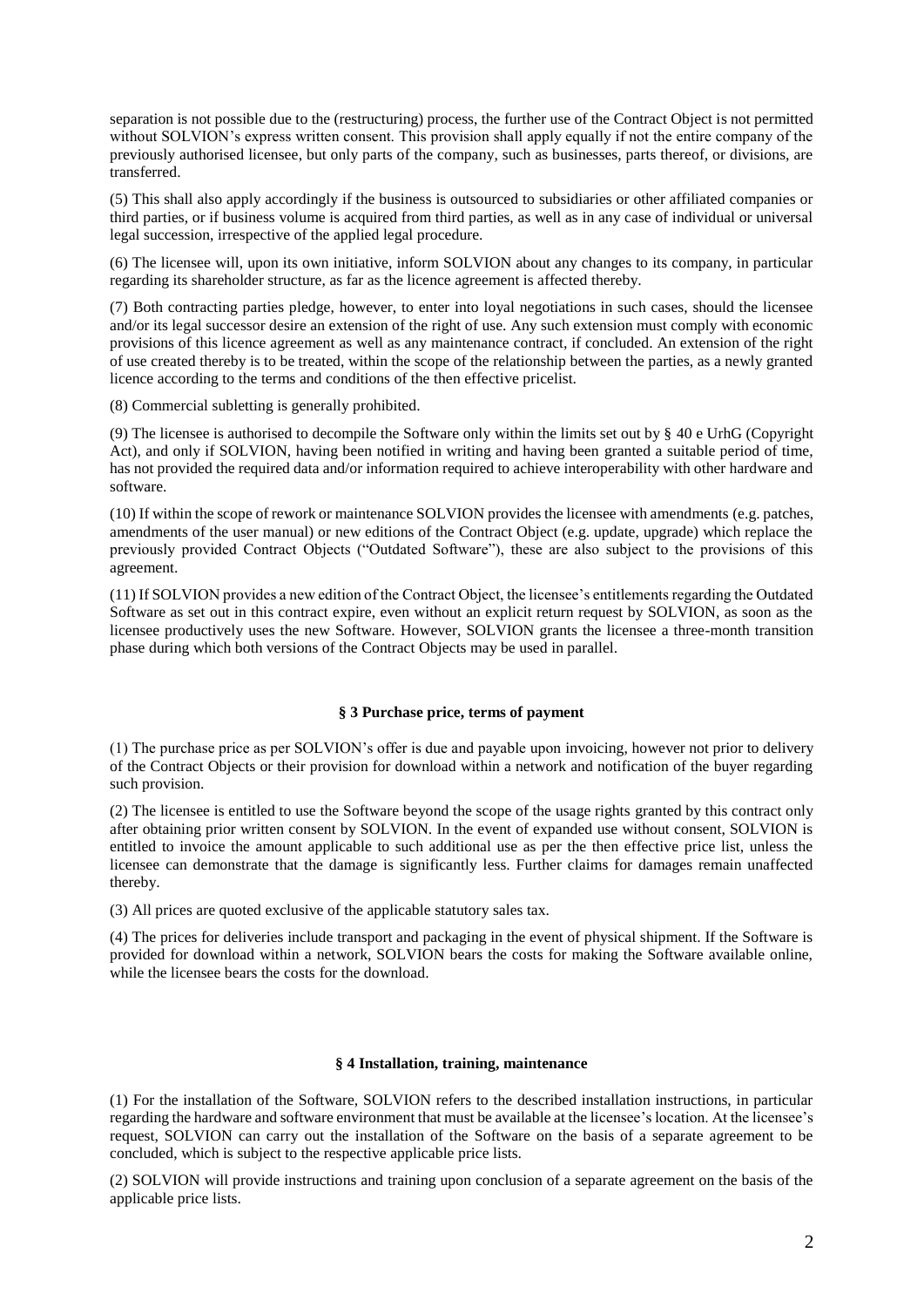(3) The parties simultaneously conclude the maintenance contract for the Software set out in the offer. For this, the provisions of the "Support and Software Assurance" apply.

(4) Unless the maintenance contract specifies otherwise, maintenance begins with the delivery of the Contract Objects. Claims for defects based on this contract are not affected by the maintenance contract. They can be asserted free of charge during the warranty period in accordance with the provisions of this contract.

#### **§ 5 Protection of Software**

(1) Unless the licensee is expressly granted rights under this contract, SOLVION is entitled to all rights related to the Contract Objects (and all copies thereof made by the licensee), including in particular copyrights, the rights to inventions and technical property rights. This also applies to the adaptations of the Contract Objects by SOLVION. The licensee's ownership of the respective data media of such copies shall remain unaffected.

(2) The licensee will keep the delivered Contract Objects safe in order to prevent abuse. It will make the Contract Objects (whether unchanged or adapted) accessible to third parties only after obtaining prior written consent by SOLVION. Neither the licensee's employees nor other persons residing with the licensee for the purpose of using the Contract Objects in accordance with the contract are considered third parties. § 6 remains unaffected.

(3) The licensee is not allowed to modify or remove SOLVION's copyright notices, labels and/or control numbers or symbols. If the licensee modifies or edits the Contract Objects, these notes and labels must be included in the amended version of the Contract Object.

(4) The licensee shall keep records on the copies of Contract Objects created by it on data carriers in accordance with the contract, as well as their location, and shall provide SOLVION the according information or allow inspection upon request.

(5) If the licensee (i) delivers data carriers, storage devices or other hardware on which the Contract Objects are stored (wholly or partially, in unchanged or amended form) to third parties without this being a transfer as per § 6 or (ii) relinquishes ownership thereof, it must ensure that the stored Contract Objects are completely and permanently deleted beforehand.

#### **§ 6 Transfer**

The licensee may only transfer the Contract Objects to a third party in a uniform manner and in full and definitive cessation of its own usage of the Contract Objects. Any temporary or partially transfer of the usage to third parties against payment is prohibited, regardless of whether the Contract Objects are provided in material or immaterial form. The same applies to transfers without payment.

## **§ 7 Licensee's cooperation and information duties**

(1) The licensee has obtained information on the essential features of the Software and bears the risk as to whether these meet its requirements and needs; prior to conclusion of the contract, it has obtained advice from SOLVION employees or expert third parties regarding any open questions.

(2) The licensee is solely responsible for the establishment of a fully functional and adequately dimensioned hardware and software environment for the Contract Objects, taking into consideration the additional load caused by the Contract Objects.

(3) The licensee will test the Software to ensure it is free of defects and usable in the existing hardware and software configuration prior to its implementation. This also applies to Software which it receives under the guarantee or in the course of maintenance.

(4) The licensee observes the instructions provided by SOLVION regarding the installation and operation of the Software.

(5) As far as SOLVION is subject to further performance obligations beyond the provision of the Contract Objects, the licensee will cooperate in this regard to the extent required by providing e.g. employees, working areas, hardware and software, data and telecommunication facilities free of charge.

(6) SOLVION is entitled to verify whether the Contract Objects are used in accordance with the provisions of this contract. For this purpose, it may request information from the licensee, in particular regarding the time and scope of use of the Contract Objects, and inspect the licensee's books and records, as well as hardware and software. For this purpose, the licensee shall grant SOLVION access to its premises during regular business hours.

(7) The licensee shall take appropriate precautionary measures for the event that all or part of the software does not work properly (e.g. through daily data backups, fault diagnosis, regular review of data processing results).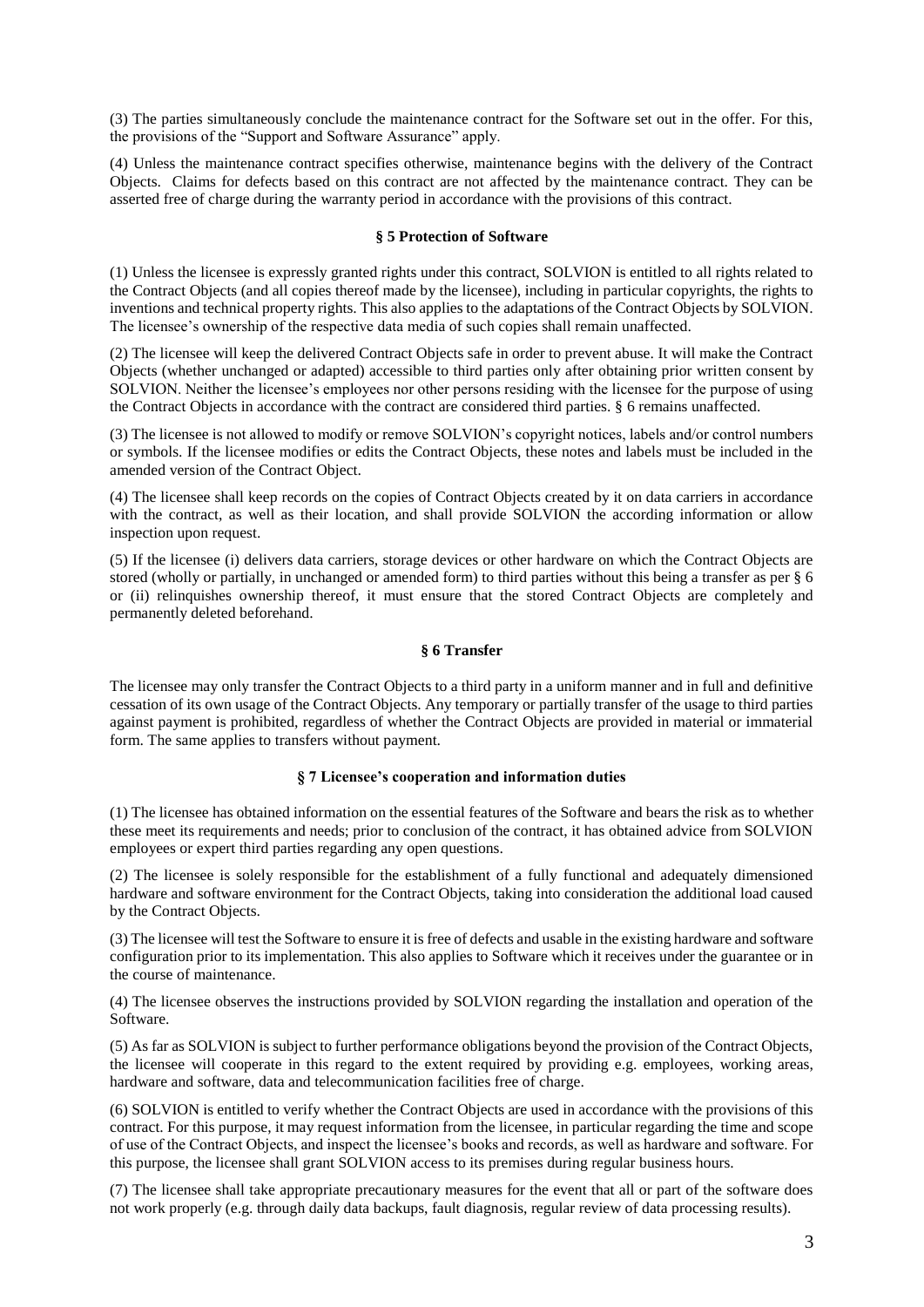(8) Unless the licensee expressly indicates otherwise in advance, SOLVION may assume that all of the licensee's data with which it may come into contact has been backed up.

(9) The licensee bears disadvantages and additional costs arising from any breach of these duties.

## **§ 8 Delivery and performance period; force majeure**

(1) Unless otherwise agreed, the software is delivered in the version current at the time of delivery.

(2) SOLVION carries out the delivery by either, at its own discretion, (i) providing the licensee with a copy of the Software programme on a machine-readable data carrier, together with copies of the Service Description, or (ii) making the software available for download within a network and notifying the licensee accordingly and providing it with copies of the Service Description.

(3) Regarding the adherence to delivery deadlines and the transfer of risk, the relevant time in the event of physical shipment is the time at which SOLVION hands over the Software and the Service Description to the forwarding carrier. Otherwise, this is the time when the Software is made available for download within the network and the licensee is notified accordingly. If the Software or the Service Description is damaged or destroyed after the transfer of risk, SOLVION will provide a replacement against reimbursement of the costs for copying and shipping.

(4) As long as SOLVION (i) is waiting for the cooperation of or information from the licensee or (ii) is impeded in performing its services due to strikes or lockouts at third-party companies or at SOLVION's own operations (in the latter case, however, only if the labour dispute is legal), official intervention, legal prohibitions or other circumstances outside of its control ("force majeure"), the delivery and performance periods are considered to be extended by the period of impediment as well as an appropriate start-up time after the end of the impediment ("downtime"), and no breach of duties is assumed for the duration of the downtime. SOLVION will inform the licensee immediately of any such impediment and its probable duration. If the force majeure lasts for more than 3 months without interruptions, both parties are released from their performance duties.

## **§ 9 Material defects and defects of title; other performance disruptions; limitation**

(1) Under the rules of the Sales Law, SOLVION guarantees the agreed properties of the Contract Objects according to § 1 Section 7, and that the use of the Contract Objects by the licensee within the scope of the contract does not infringe any third-party rights. The guarantee regarding the Contract Objects being free from rights of any third parties, however, only applies to the country of destination in which the Contract Objects are to be used, as agreed between the parties Without any express agreement, the guarantee applies to the country where the licensee has its registered office.

(2) In the event of material defects, SOLVION will initially fulfil its warranty obligations by way of rectification. For this it will, at its own discretion, provide the licensee with a new Software version which is free from defects or eliminate the defect; an elimination of defects is also assumed if SOLVION demonstrates to the licensee reasonable possibilities of preventing the consequences of the defect. In the event of defects of title, SOLVION will initially fulfil its warranty obligations by way of rectification. For this it will, at its own discretion, provide the licensee with a legally correct way of using either the delivered Contract Objects or replaced or modified equivalent Contract Objects. SOLVION is entitled to make rectification efforts dependent on whether the licensee has paid at least a reasonable part of the remuneration.

(3) The licensee is obligated to accept a new Software version if the contractually agreed scope of functions is maintained and the acceptance does not entail significant disadvantages.

(4) If two rectification attempts fail, the licensee is entitled to set a reasonable grace period for the elimination of the defects. It must expressly indicate in writing that it reserves the right to withdraw from the contract and/or to demand damages if another attempt fails. If the rectification attempt during the grace period also fails, the licensee may withdraw from the contract or reduce the remuneration, unless the defect is minor. SOLVION pays damages or compensation for futile expenses due to a defect within the limits set out in § 10.

(5) If SOLVION performs services while troubleshooting and eliminating errors without being obliged to, it may also demand remuneration in accordance with its regular rates. This applies in particular if no defect can be detected or if a detected defect is not attributable to SOLVION. SOLVION may also demand reimbursement for any additional costs incurred by it due to the fact that the licensee has not duly fulfilled its duties set out in § 7.

(6) If third parties make claims which prevent the licensee from assuming its contractually granted usage rights, the licensee shall inform SOLVION immediately, comprehensively and in writing. It hereby authorises SOLVION to bring forward actions against third parties alone, both in and out of court. If the buyer is sued, it coordinates with SOLVION and takes legal action only with SOLVION's consent. This applies in particular to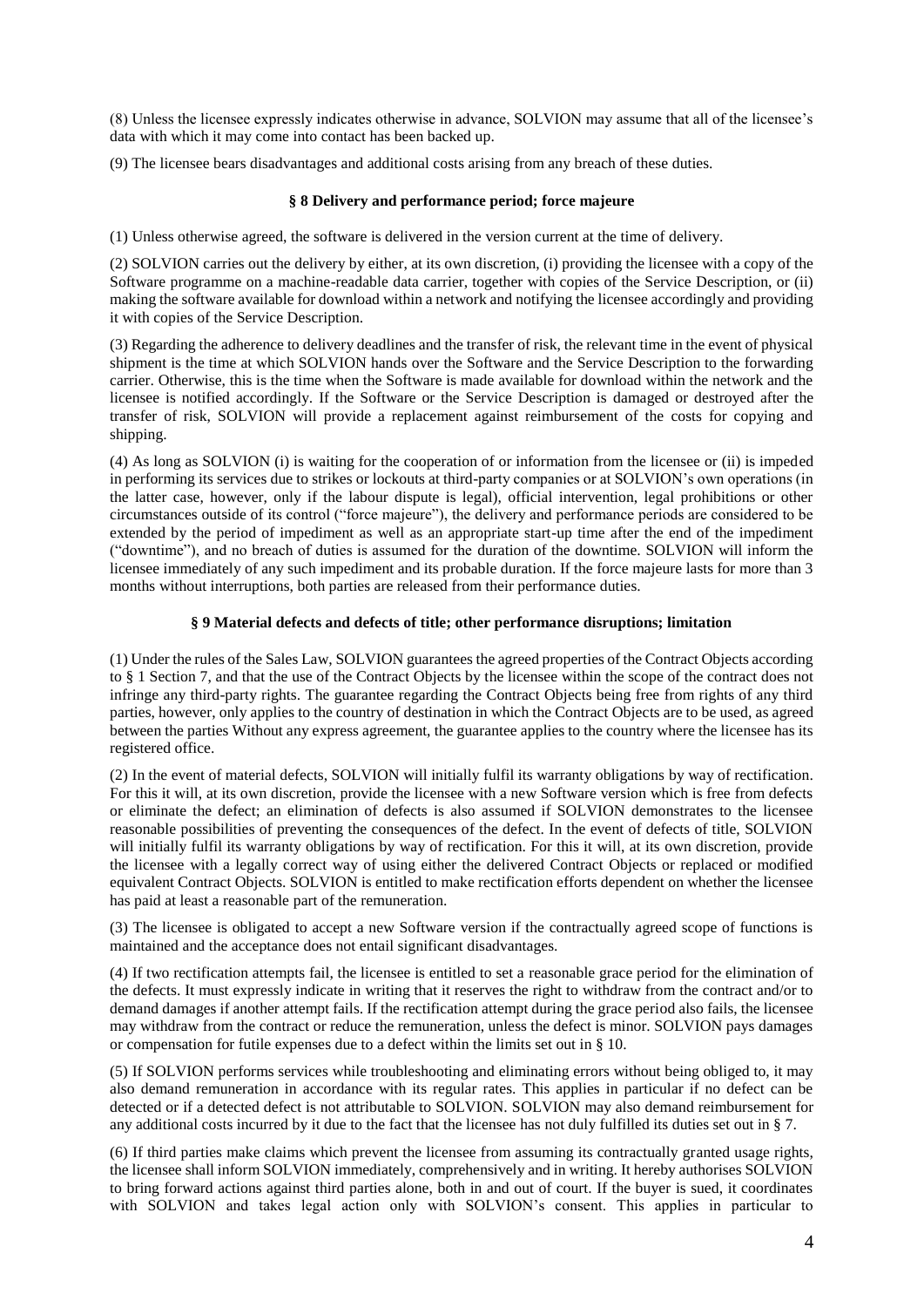acknowledgements and settlements. SOLVION is obligated to dispute the claims at its own expense and to indemnify the licensee against all costs and damages related to the defence against such claims, provided that these are not based on improper conduct on behalf of the licensee.

(7) The licensee may only derive rights from other breaches of duty committed by SOLVION if it has reprimanded SOLVION accordingly in writing and granted it a grace period to remedy the situation. The limits set out in § 10 apply to damages and compensation for futile expenses.

(8) The limitation period for all warranty claims is six (6) months, beginning with the delivery or provision of the Contract Objects (and according notification of the licensee). The same period applies to any other type of claims brought forward against the seller.

## **§ 10 Liability**

(1) SOLVION's liability for damages resulting from deliberate or grossly negligent breach of duty is unlimited. SOLVION furthermore assumes unlimited liability for damages deriving from injury to life, body and health.

(2) For claims under product liability law, SOLVION's liability is subject to the provisions of the Product Liability Act.

(3) Liability for slight negligence, as well as for indirect damages, lost profit, unrealised savings, loss of use, loss of production, costs related to business interruptions and data loss is expressly excluded.

(4) To the extent that liability under these terms is excluded or limited, this also applies to the personal liability of SOLVION's employees and bodies, as well as its representatives and subcontractors.

## **§ 11 Confidentiality and data protection**

(1) The contracting parties undertake to treat all knowledge of confidential information and business secrets ("Business Secrets") of the other contracting party obtained during the initiation and implementation of the contract confidentially for an unlimited time and to use such information only for purposes related to the implementation of this contract. SOLVION's Business Secrets also include the Contract Objects as well as the services provided under this contract.

(2) The licensee will make Contract Objects only available to employees and other third parties to the extent that this is required for the exercise of the usage rights granted. It will instruct all persons to whom it grants access to the Contract Objects regarding SOLVION's rights to the Contract Objects and the obligation to maintain confidentiality and require such persons in writing to maintain confidentiality and to use the information only within the scope set out in Section 1, provided that the persons concerned are not obliged to maintain confidentiality covering at least the scope mentioned above based on other legal grounds.

(3) The above obligations shall not apply to Business Secrets which (i) at the time of transfer by the contracting party were already evident or known to the other contracting party; (ii) after the transfer by the contracting party became evident without this being the other contracting party's fault; (iii) after the transfer by the contracting party were made available to the other contracting party by a third party in a manner that is not unlawful and without any limitations regarding confidentiality or use; (iv) were independently developed by a contracting party without using the other contracting party's Business Secrets; (v) according to the law or because of an official or judicial order must be disclosed - provided that the disclosing party informs the contracting party about this immediately and supports it in its defence against any such order or decision; or (vi) if the contractual partner is allowed to use or forward the Business Secrets due to mandatory statutory provisions or on the basis of this contract.

(4) SOLVION adheres to data protection regulations, in particular if it is granted access to the licensee's operations or hardware or software. It ensures that its vicarious agents also adhere to these provisions, and in particular obligates these to maintain data secrecy prior to commencing their activities. SOLVION does not intend to process or use personal data on behalf of the licensee. In fact, a transfer of personal data occurs only in exceptional cases as a side effect of the contractual services performed by SOLVION. The personal data will be treated by SOLVION in accordance with the provisions of data protection law.

### **§ 12 Final provisions**

(1) The exclusive place of jurisdiction for all disputes arising from and in relation to this contract is SOLVION's registered office. If SOLVION files a lawsuit, it is also entitled to choose the court of jurisdiction at the licensee's registered office. Both parties' right to request temporary legal protection from the courts deemed competent on the basis of statutory provisions remains unaffected.

(2) Only Austrian law applies, the UN Sales Convention (CISG) and conflict rules are excluded.